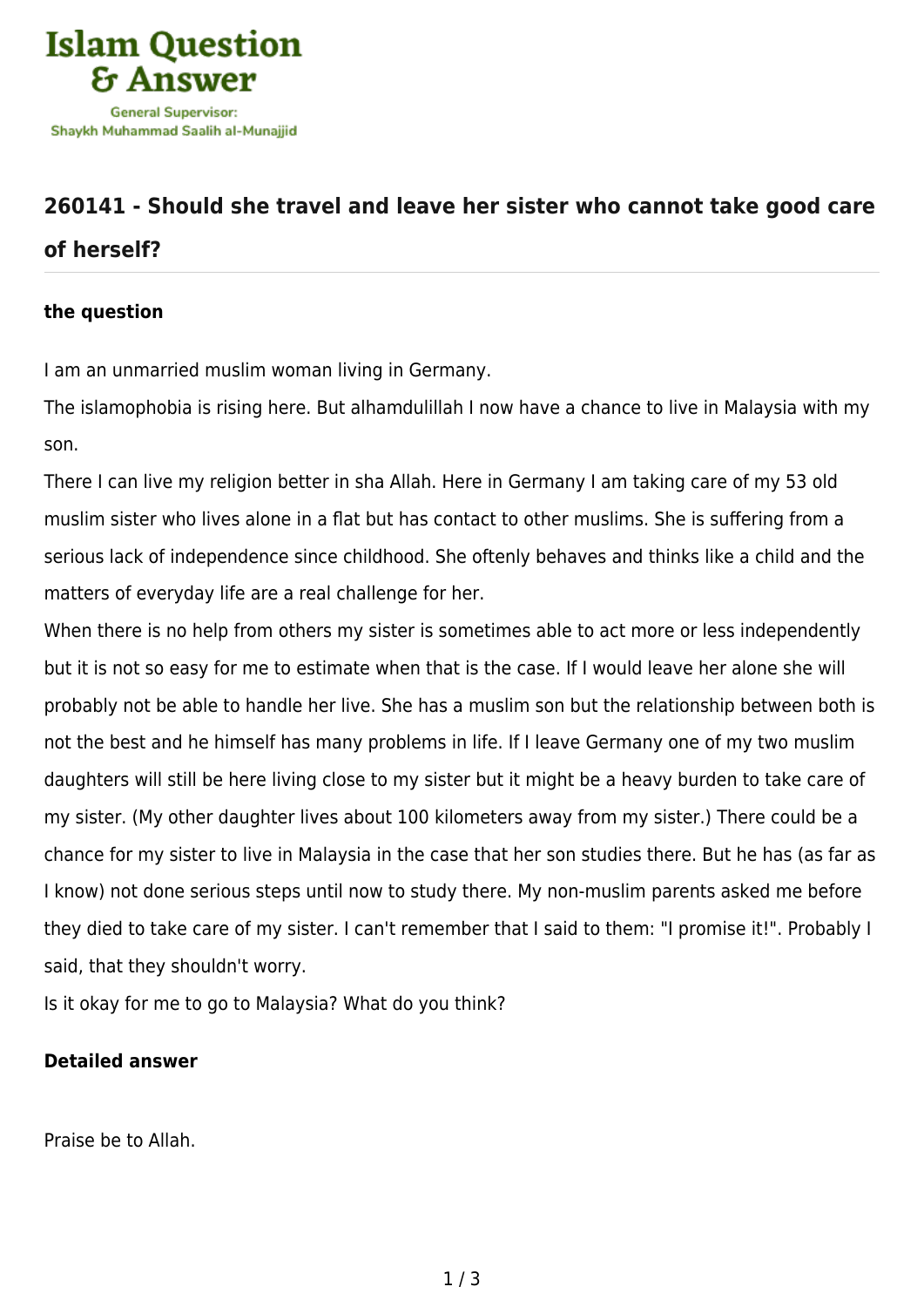

Firstly:

If someone in a non-Muslim country becomes Muslim and is able to practice his religion openly, and does not fear pressure or temptation that could make him drift away from his religion, then there is nothing wrong with him remaining there. But if he finds another country to which he can migrate, where he will be able to practice his religion openly and carry out the rituals of Islam in a better manner, then it is recommended for him to do that.

But staying in his own country may be preferable, if he can focus on calling people to Allah, may He be exalted, and spreading knowledge, especially among his family and relatives.

It is not obligatory to migrate except when two conditions are met:

i. When the Muslim is not able to practice his religion openly, or he fears pressure or temptation that could make him drift away from his religion.

ii. When he is able to migrate; if he is not able to do it, then it is not obligatory in his case.

For more information concerning that, please see the answer to question no. [47672](https://islamqa.com/en/answers/47672).

Secondly:

There is nothing wrong with you going to Malaysia and living there with your son. You do not have to stay with your sister, and it does not seem to us that she really needs you, because she can take care of her own affairs, and she can seek the help of the Muslim women she knows, and your daughter can visit her from time to time.

You should keep in touch with her, ask after her and visit her whenever possible, so as to uphold the ties of kinship, as is obligatory, and so as to fulfil your parents' request to take care of her.

We ask Allah, may He be exalted, to make what is good easily available to you wherever it is, and